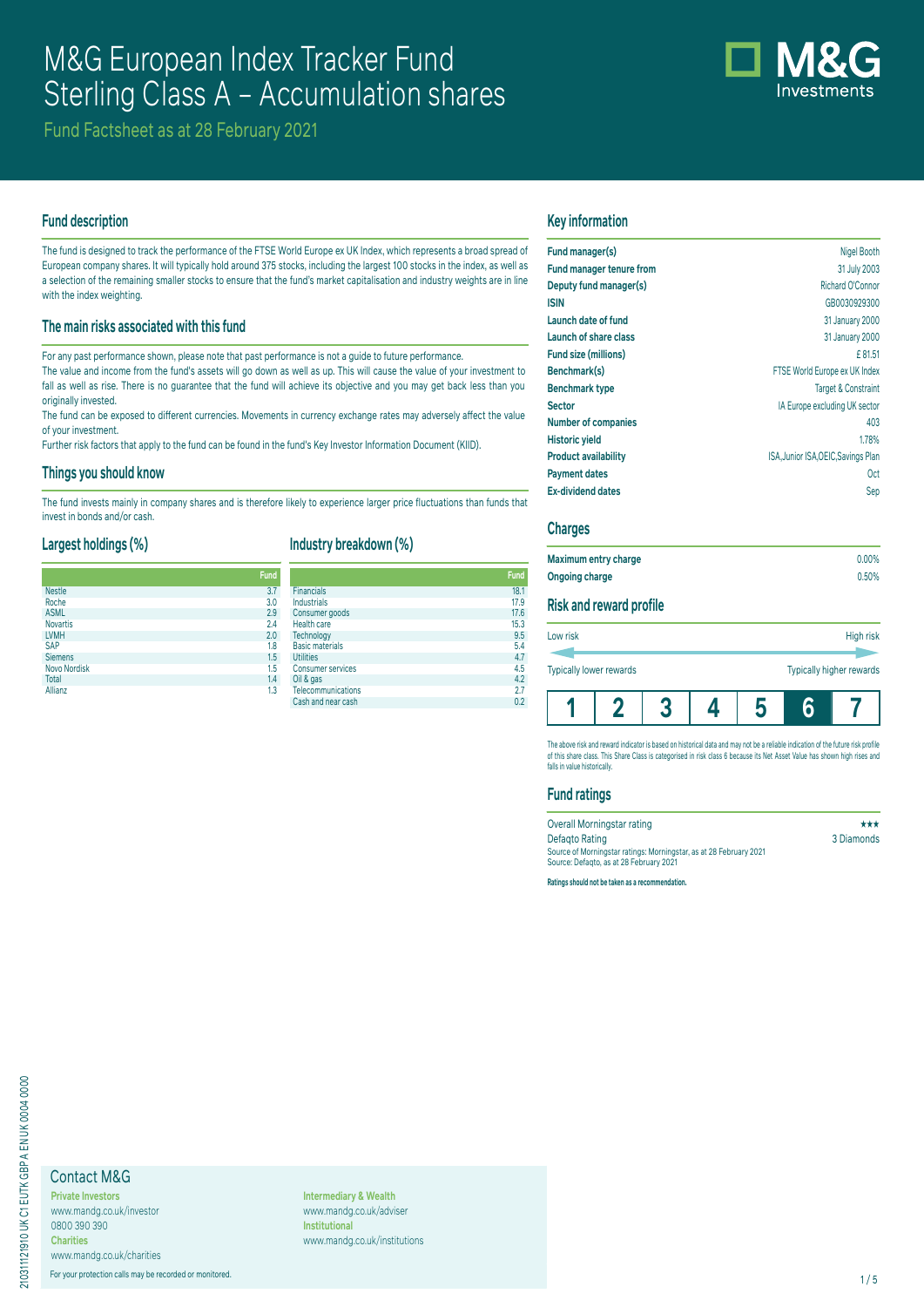# **Fund codes and charges**

|                       |              |                   |            |                    |         |                       | <b>Minimum</b> | Minimum    |
|-----------------------|--------------|-------------------|------------|--------------------|---------|-----------------------|----------------|------------|
|                       |              |                   |            | Share class launch | Ongoing |                       | <b>initial</b> | top up     |
| Share class           | <b>ISIN</b>  | <b>Bloomberg</b>  | Currencv   | date               | charge  | <b>Historic vield</b> | investment     | investment |
| <b>Sterling A Acc</b> | GB0030929300 | <b>MGERITA LN</b> | <b>GBP</b> | 31/01/2000         | 0.50%   | 1.78%                 | £500           | £100       |
| Sterling A Inc        | GB0030929185 | <b>MGERITI LN</b> | GBP        | 31/01/2000         | 0.50%   | 2.29%                 | £500           | £100       |
| Sterling   Acc        | GB00BJXT7834 | N/A               | GBP        | 06/12/2019         | 0.25%   | 1.93%                 | £500,000       | £10,000    |

Any ongoing charge rigure with "inducates an estimate. The ongoing charge may vary from year to year and excludes portroill transaction costs. The charges are mostly, if not exclusively, the Annual Charge and Charges are o

# **Country breakdown (%)**

|                    | <b>Fund</b> |
|--------------------|-------------|
| France             | 21.2        |
| Germany            | 19.2        |
| Switzerland        | 19.0        |
| <b>Netherlands</b> | 8.8         |
| Sweden             | 7.3         |
| Spain              | 5.2         |
| Denmark            | 4.8         |
| Italy              | 4.3         |
| Other              | 9.9         |
| Cash               | 0.2         |

# **Single year performance (5 years)**

| <b>From</b>                          | 01/03/20 | 01/03/19 | 01/03/18 | 01/03/17 | 01/03/16 |
|--------------------------------------|----------|----------|----------|----------|----------|
| Го                                   | 28/02/21 | 29/02/20 | 28/02/19 | 28/02/18 | 28/02/17 |
| Sterling A Accumulation              | 14.7%    | 4.9%     | $-3.9%$  | 11.9%    | 25.7%    |
| <b>FISE World Europe ex UK Index</b> | 14.4%    | 6.5%     | $-3.3%$  | 12.7%    | 27.3%    |
| Annual performance 2020 : 8.4%       |          |          |          |          |          |

## **Performance over 5 years**



FTSE World Europe ex UK Index (169.1)

#### **Past performance is not a guide to future performance.**

**Performance comparison:** The fund is passively managed. The index is a constraining benchmark for the fund . The fund aims to track the return of the index. The fund's portfolio holdings are therefore<br>unlikely to signific

**Source: Morningstar, Inc and M&G, as at 28 February 2021.** Returns are calculated on a price to price basis with income reinvested. Benchmark returns stated in GBP terms.

**Performance charts © 2021 Morningstar Inc., All Rights Reserved.** The information contained within: (1) is proprietary to Morningstar and/or its content providers; (2) may not be copied or distributed; and (3) is not warranted to be accurate, complete or timely. Neither Morningstar nor its content providers are responsible for any damages or losses arising from any use of this information.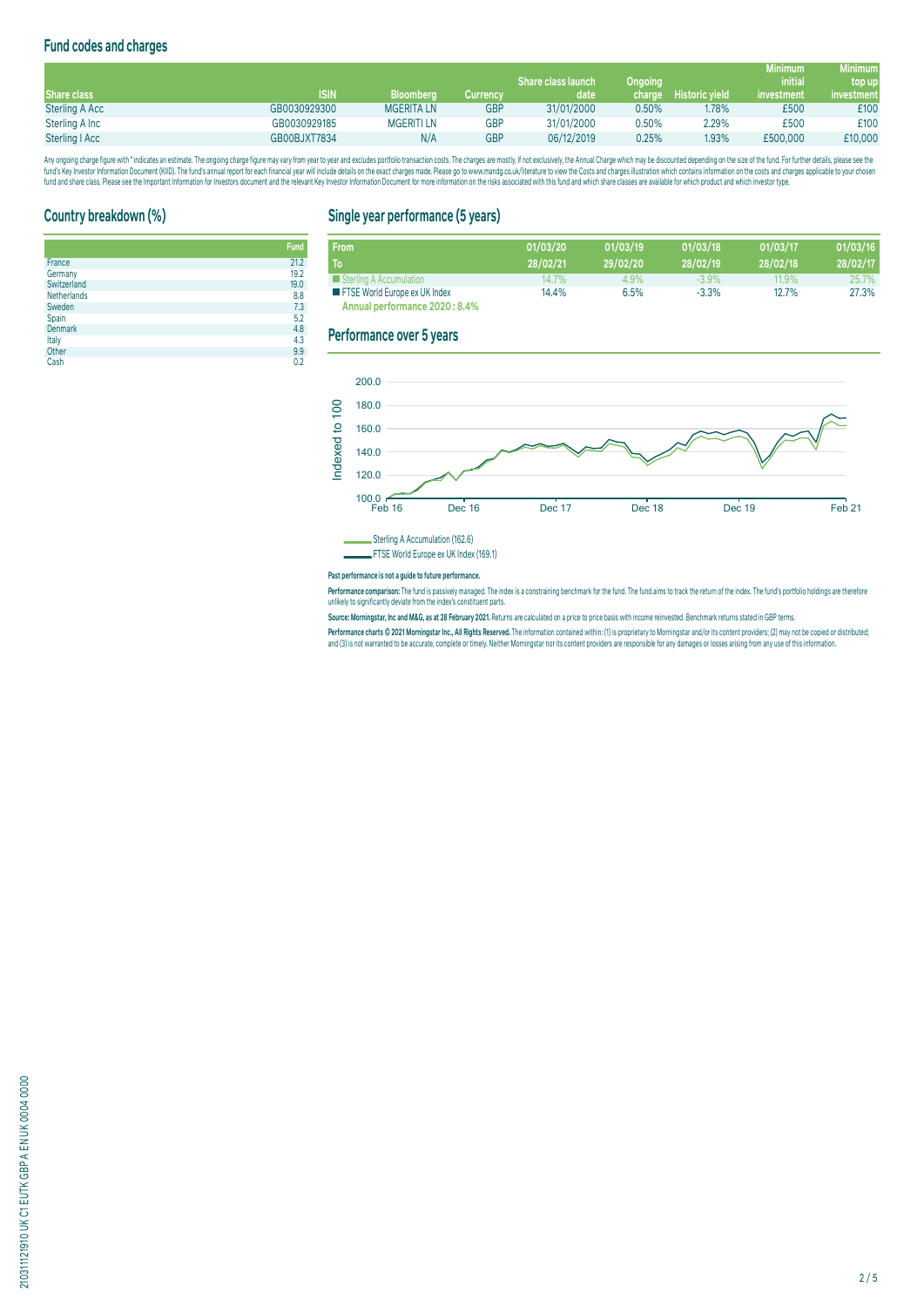# **ESG Integrated funds**



Funds that integrate financially material ESG data into the risk management and decision-making process, as well as our company-wide exclusions (cluster munitions and antipersonnel mines). Some strategies may have some additional ESG exclusions.

# **Approach to responsible investment**

|                                              | Yes | <b>No</b> | N/A |
|----------------------------------------------|-----|-----------|-----|
| <b>ESG integration</b>                       |     |           |     |
| <b>Additional ESG specifications</b>         |     |           |     |
| <b>Exclusions</b>                            |     |           |     |
| Cluster munitions & anti personnel landmines |     |           |     |
| Other exclusions or restrictions             |     |           |     |
| <b>Voting</b>                                |     |           |     |
| Engagement                                   |     |           |     |

Please see glossary for further explanation of these terms.

# **ESG Standard Glossary**

#### **Additional ESG specifications:** In the context of M&G, these are funds managed with an explicit ESG objective, outcome or in accordance with specific ESG criteria, and will have a number of minimum exclusions in place.

**Engagement:** Interaction with company management on various financial and non-financial, including ESG, issues. Engagement allows investors to better understand how a company is undertaking its operations and how it is interacting with its stakeholders, as well as advising on and influencing company behaviour and disclosures where appropriate.

**ESG integration:** Describes the explicit and systematic inclusion of Environmental, Social and Governance factors in investment analysis and investment decisions. It underpins a responsible investment approach, and allows investors to

better manage risk and generate sustainable, long-term returns.

**Exclusions:** The exclusion or restriction of investments based on the sector in which they operate, the products or services they provide or for other specific criteria, i.e. they are deemed to be in breach of the United Nations Global Compact principles on human rights, labour the environment and anti-corruption.

**Voting:** As the partial owners of a company, shareholders have the right to vote on resolutions put forward at a company's annual general meeting. These resolutions include the re-election of directors, executive remuneration and business strategy, among others, and may include resolutions put forward by shareholders.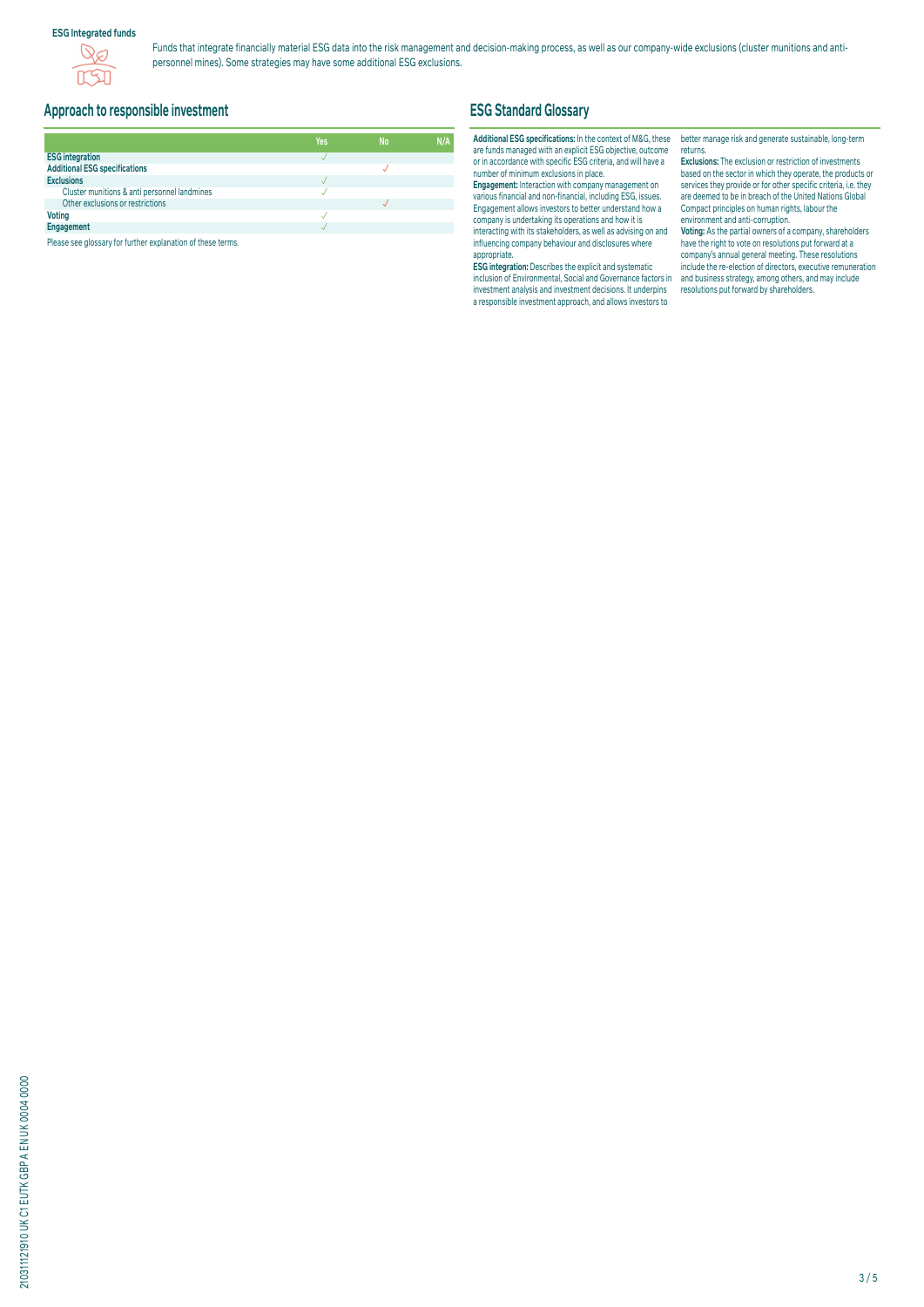The M&G European Index Tracker Fund is a sub-fund of M&G Investment Funds (1).

The Morningstar Overall Rating based on the fund's Sterling Class A shares. Copyright © 2021 Morningstar UK Limited. All Rights Reserved. Ratings should not be taken as recommendation.

This financial promotion is issued by M&G Securities Limited which is authorised and regulated by the Financial Conduct Authority in the UK and provides ISAS and other investment products. The company's registered office i